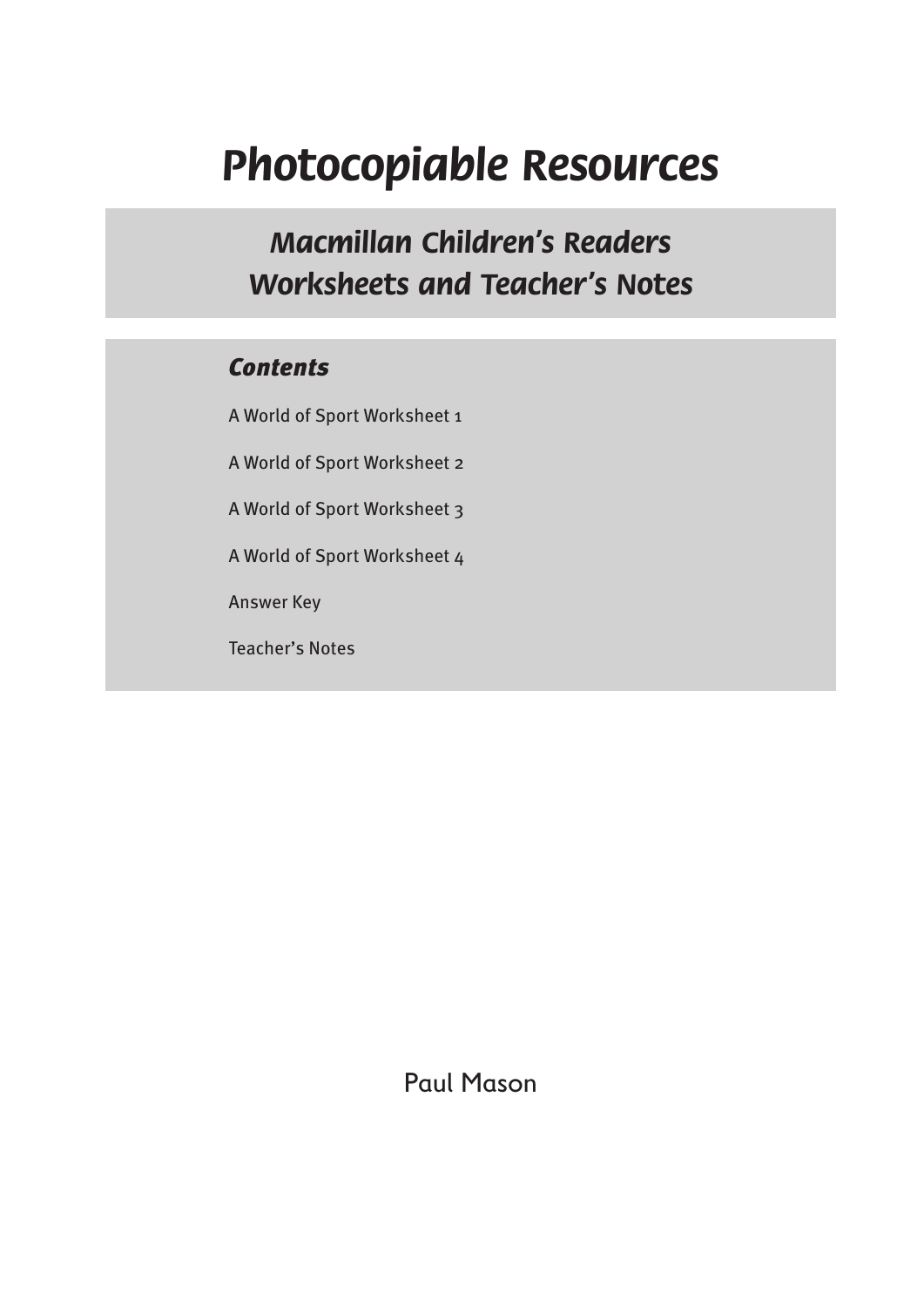Name: 

Class:

## *A World of Sport Worksheet 1*

**PHOTOCOPIABLE** 

### **Which country? Complete the sentences.**

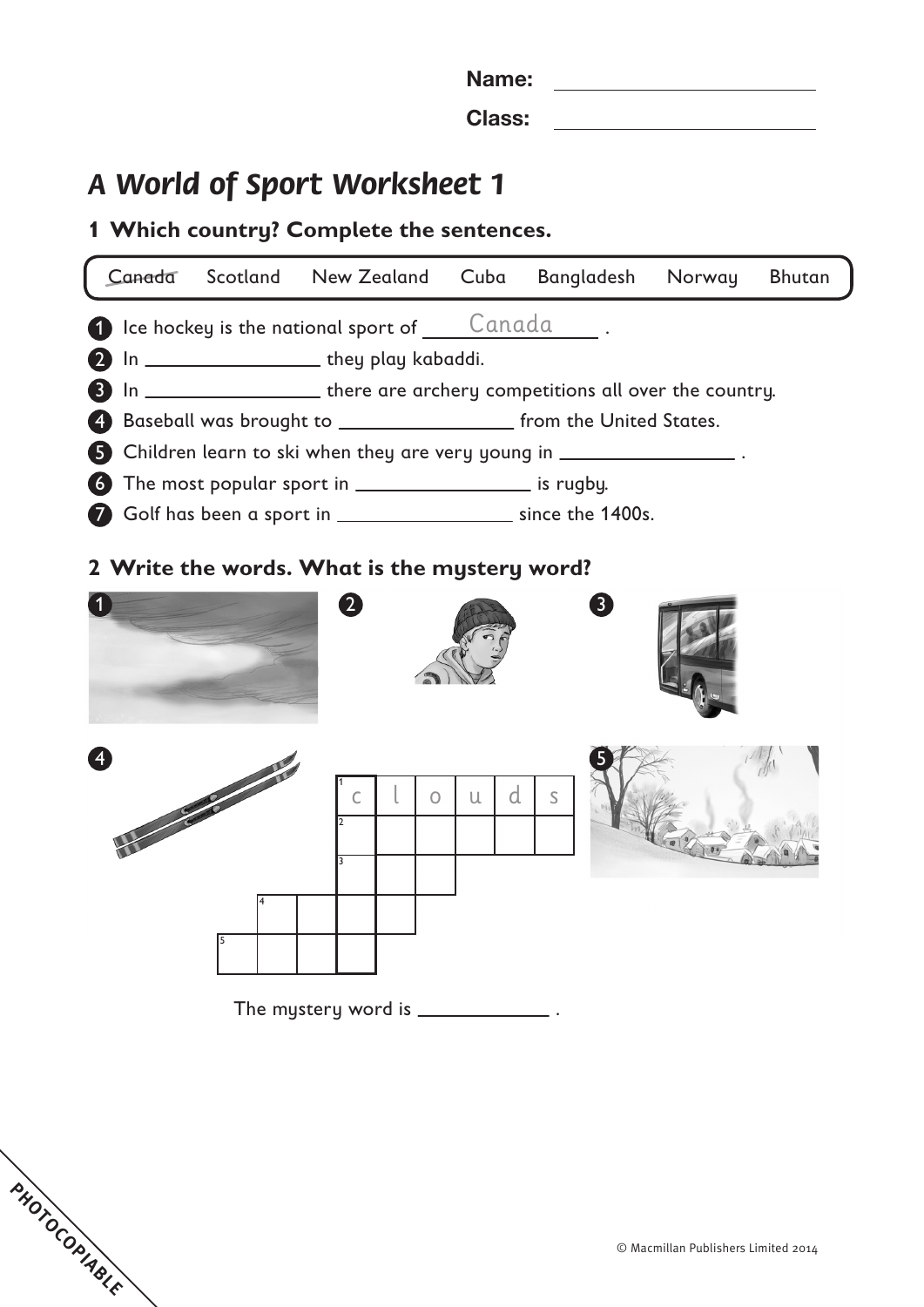Name: Class:

### *A World of Sport Worksheet 2*

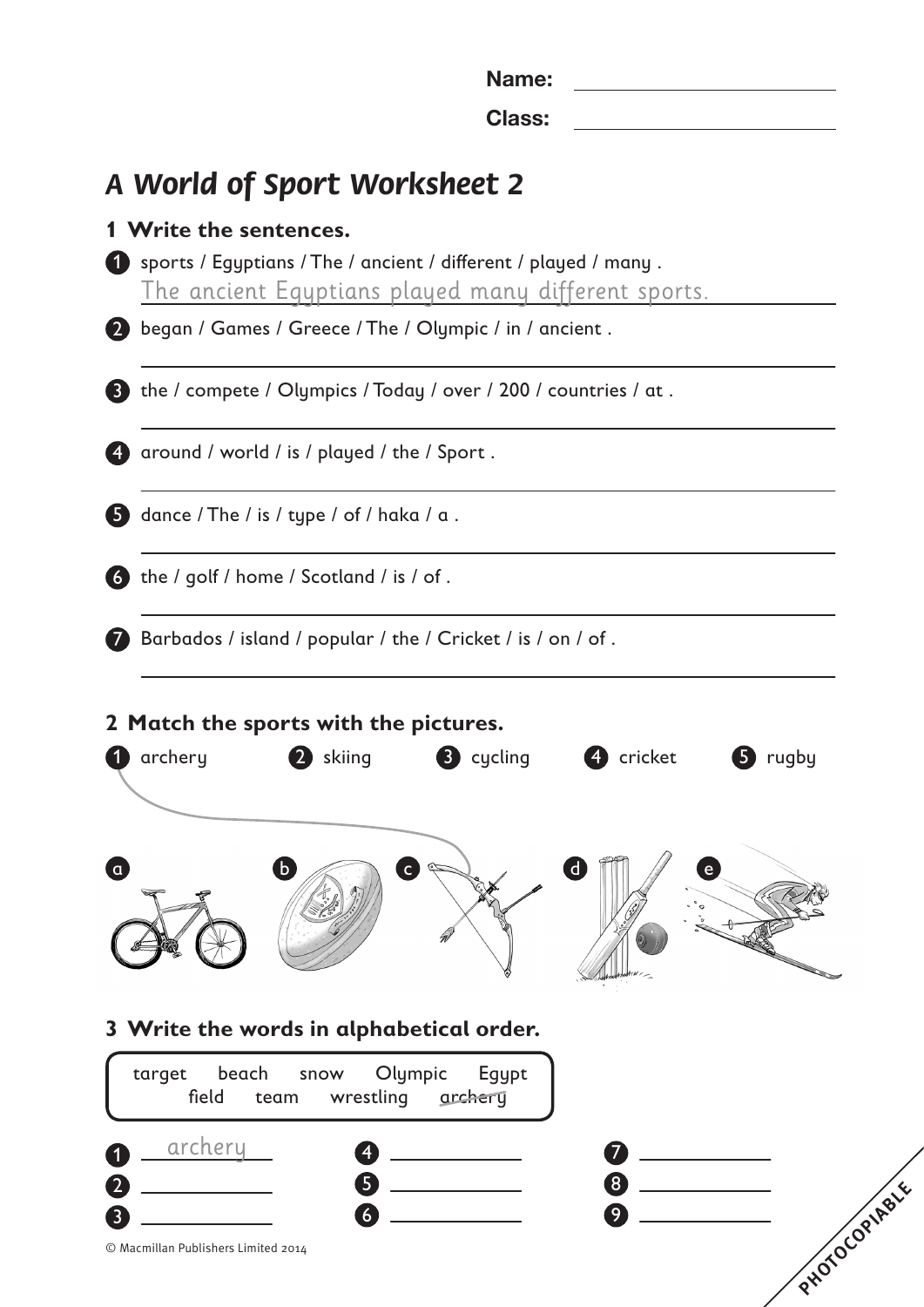| ×<br>۹ |
|--------|
|--------|

Class:

## *A World of Sport Worksheet 3*





### **Read the story. Then circle T (True) or F (False).**

| The cabin was in the middle of the lake.         | (F |
|--------------------------------------------------|----|
| 2 Anders the exchange student was from Japan.    | F  |
| <b>3</b> Miss Olive was feeling ill.             | F  |
| 4 The children sat around the log fire.          | F  |
| 5 The cabin phone wasn't working.                | F  |
| 6 Anders learnt to cycle when he was very young. | F  |
| 7 Mr Fleming was a very good skier.              | F  |

### **Write the words.**

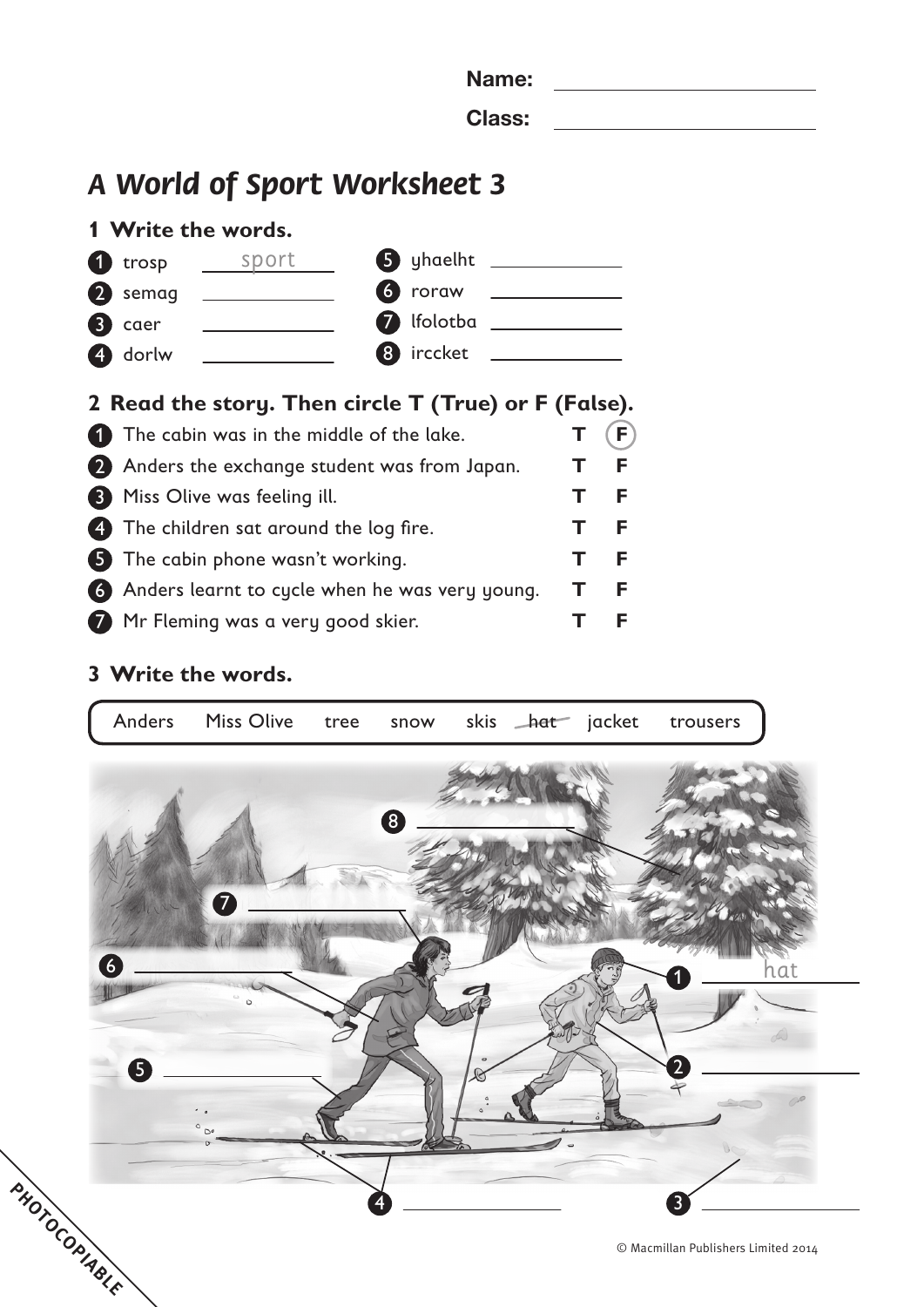Name: Class:

## *A World of Sport Worksheet 4*

**1 Work in pairs. Ask and answer these questions. You can use the book to help you.**



**2 Find out and write about a national sport. Draw or find a picture to go with your writing.**

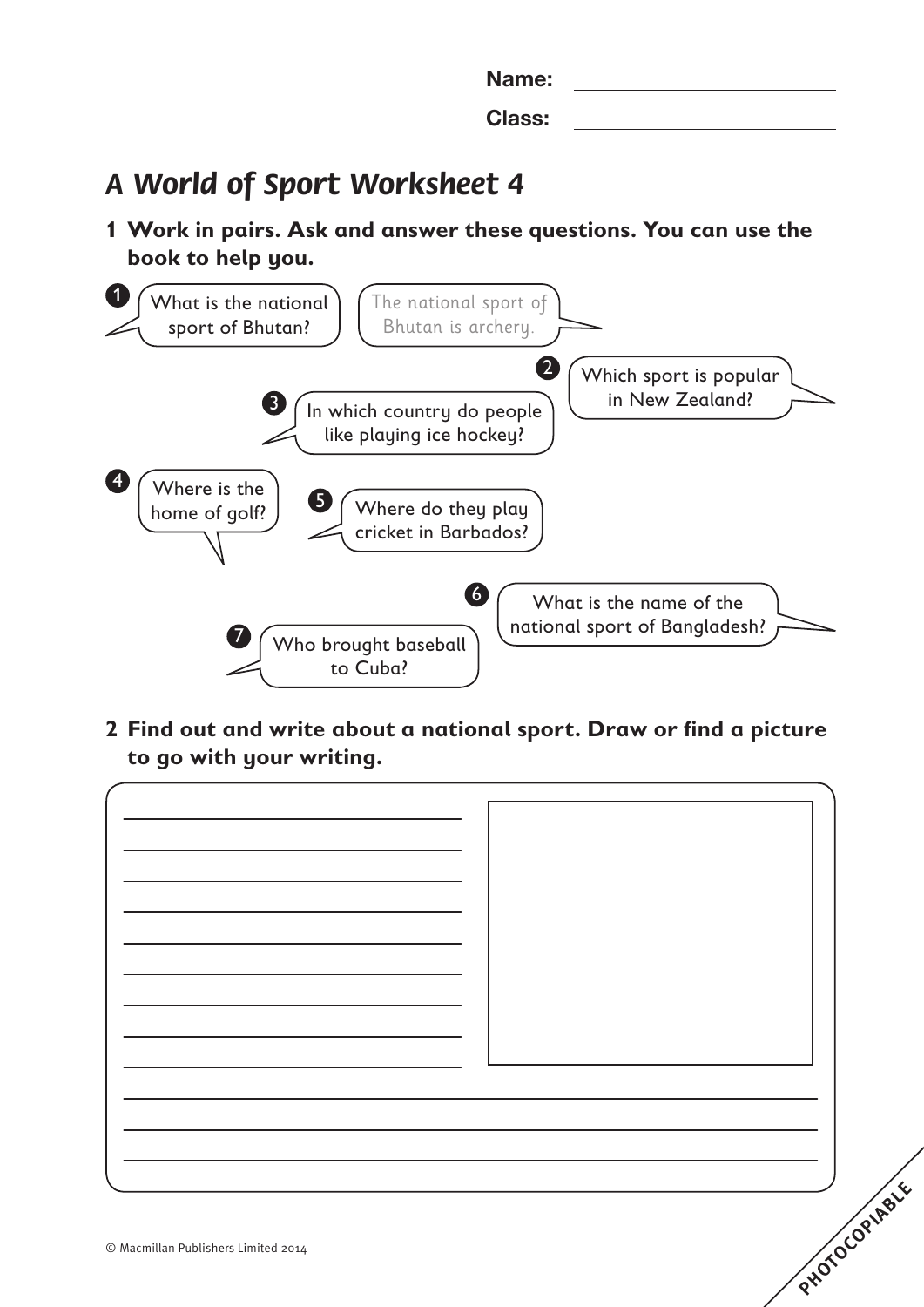## *Answer Key*

#### **Worksheet 1**

- **1 Which country? Complete the sentences.**
- 1 Canada, 2 Bangladesh, 3 Bhutan, 4 Cuba, 5 Norway, 6 New Zealand, 7 Scotland

#### **2 Write the words. What is the mystery word?**



The mystery word is cabin.

#### **Worksheet 2**

#### **1 Write the sentences.**

- 1 The ancient Egyptians played many different sports.
- 2 The Olympic Games began in ancient Greece.
- 3 Today, over 200 countries compete at the Olympics.
- 4 Sport is played around the world.
- 5 The haka is a type of dance.
- 6 Scotland is the home of golf.
- 7 Cricket is popular on the island of Barbados.

#### **2 Match the sports with the pictures.**

1c, 2e, 3a, 4d, 5b

#### **3 Write the words in alphabetical order.**

1 archery, 2 beach, 3 Egypt, 4 field, 5 Olympic, 6 snow, 7 target, 8 team, 9 wrestling

#### **Worksheet 3**

#### **1 Write the words.**

1 sport, 2 games, 3 race, 4 world, 5 healthy, 6 arrow, 7 football, 8 cricket

#### **2 Read the story. Then circle T (True) or F (False).**

1 F, 2 F, 3 F, 4 T, 5 T, 6 F, 7 F

#### **3 Write the words.**

1 hat, 2 Anders, 3 skis, 4 snow, 5 trousers, 6 jacket, 7 Miss Olive, 8 tree

#### **Worksheet 4**

### **1 Work in pairs. Ask and answer these questions. You can use the book to help you.**

Suggested answers:

- 1 The national sport of Bhutan is archery.
- 2 Rugby is popular in New Zealand.
- 3 People like playing ice hockey in Canada.
- 4 Scotland is the home of golf.
- 5 In Barbados they play cricket on the beach, on the streets and in cricket grounds.
- 6 The national sport of Bangladesh is called kabaddi.
- 7 Students brought baseball to Cuba.
- **2 Find out and write about a national sport. Draw or find a picture to go with your writing.** Children's own answers.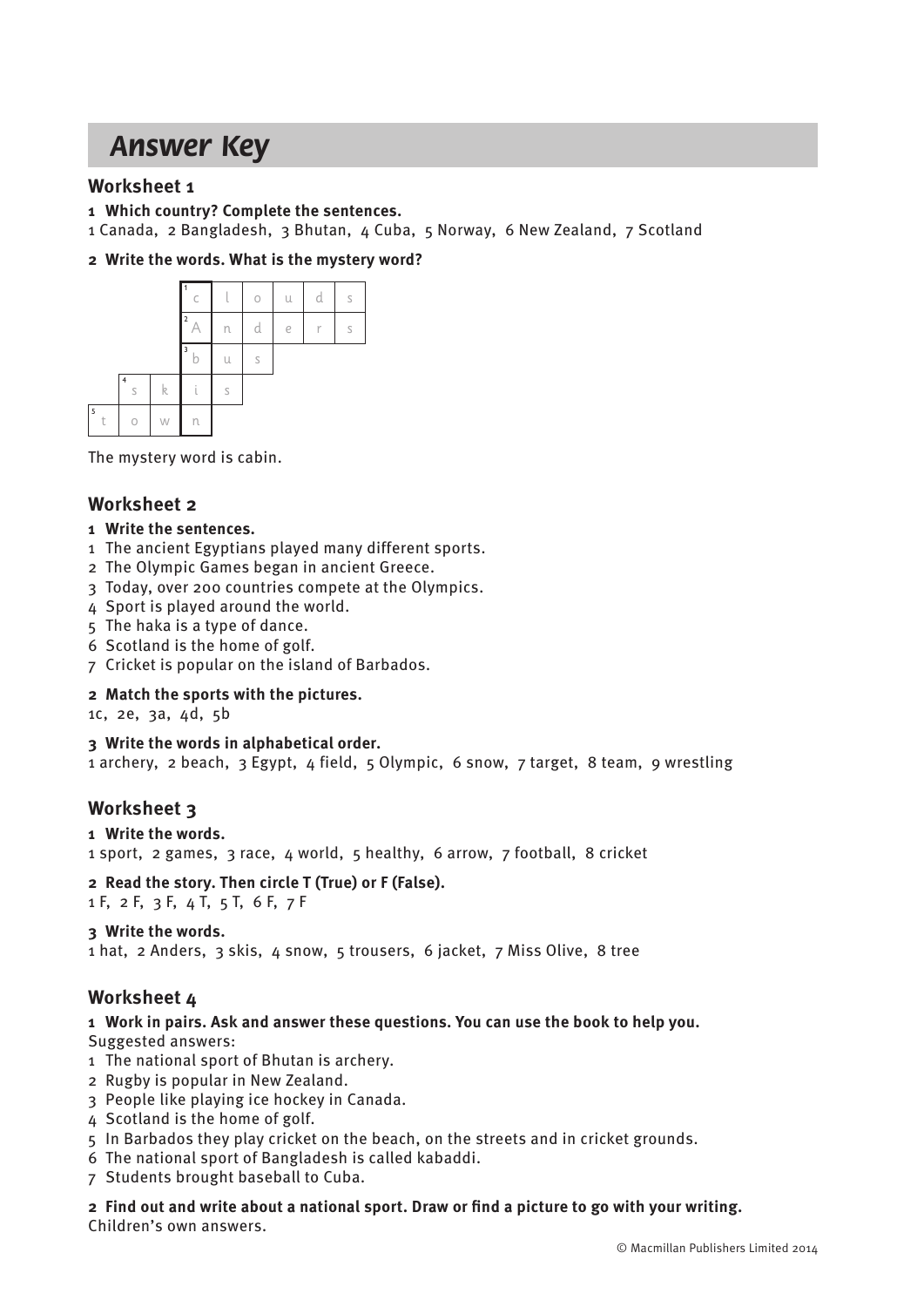## *Teacher's Notes* **(1 of 2)**

### *A World of Sport*

#### **Subject links**

Geography, PSHE, PE

#### **The factual section**

#### **Contents page**

In L1 ask the children where they might look if they wanted to find out what is inside a book. Discuss the purpose of the contents page. Play a game where you call out a subject and the children have to turn to the correct page. e.g. *On which page might I find something about kabaddi?*

#### **Using the photographs**

Before reading, have the children take time to look at the photos in the factual section. Do they recognize some of the sports? What do they already know about sports? What questions do they have about the photos? What do they find interesting? Record the children's prior knowledge and questions for later use.

While reading, discuss the benefits of regular physical exercise. Discuss too what it means to be a good sport. Ask groups of children to think of their own definition and example of being a good sport.

Ask the children to find on a wall map the countries mentioned in the factual section. Do they have any prior knowledge of any of those places? Can they find the capitals of those countries?

Discuss why sport is an important part of a country's culture and tradition. Is there a national sport in their country? Why is that sport important in their country?

#### **Project work**

Using Worksheet 4, have the children follow their own lines of enquiry and to research another sport of their choice.

Ask the children to find out about their own national sport, its history and its importance to their country.

Create posters advertising the benefits of sport. Play some of the sports mentioned in the Reader. Perhaps the class can play a game of kabaddi!

#### **The story section**

#### **Title page**

Ask the children to predict what the story might be about. Highlight the word *rescue*. As a class, come up with a definition of it to add to the Bilingual Dictionary.

Tap into the children's prior knowledge. Have they every skied before? Do they have any stories about rescues? Can they remember which country was connected with skiing in the factual section?

When all the children have had a chance to read the story, discuss any words that still need clarifying. Were there any questions about the story?

Put the children into groups and ask them to write a playscript using the text. How many actors will each group need? Discuss how they can use the text to write their lines – highlight the speech bubbles. Discuss the role of a narrator. Give the children time to rehearse their play and perform it for the class.